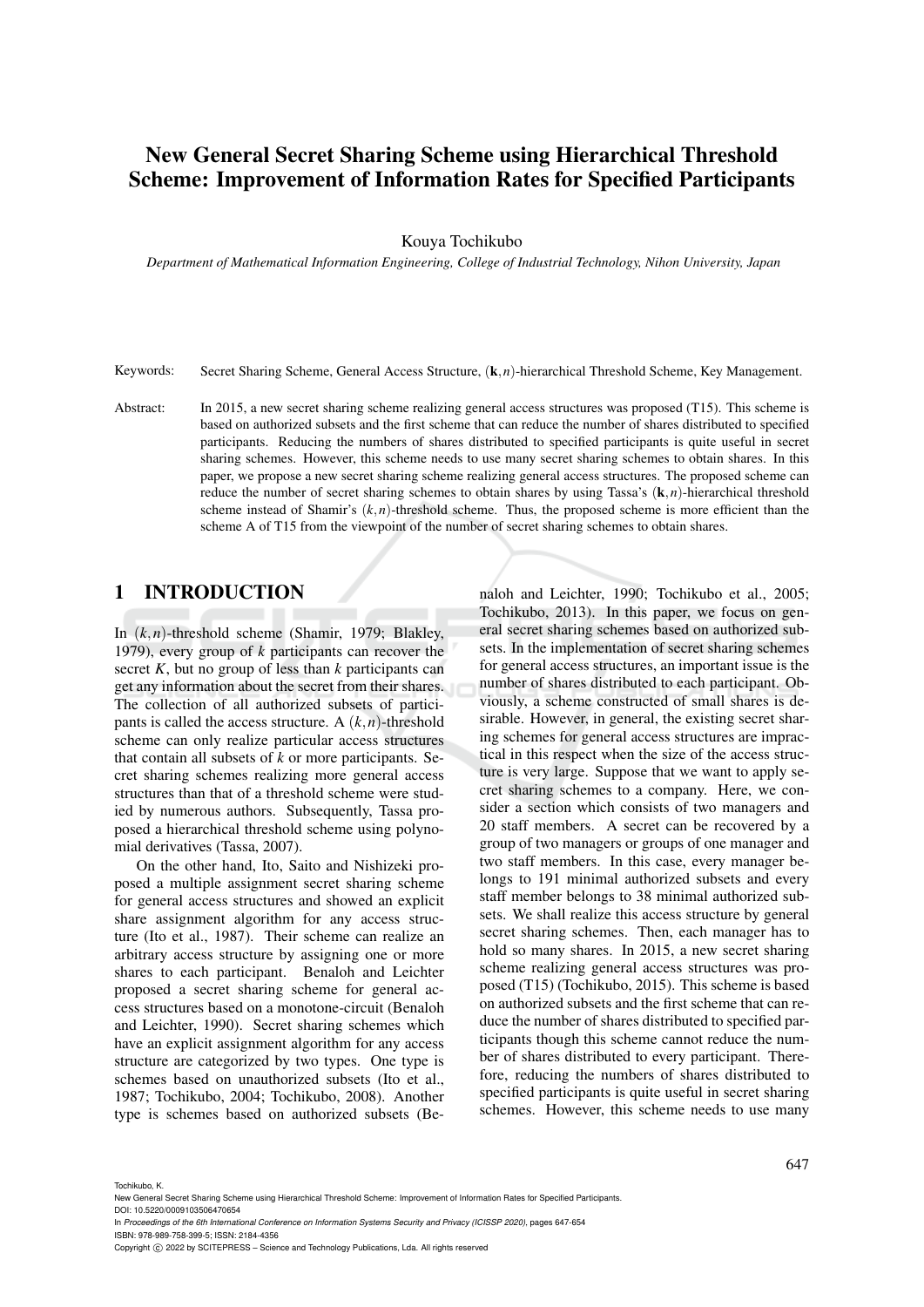secret sharing schemes to obtain shares.

In this paper, we modify the scheme A of T15 (Tochikubo, 2015) and propose a new secret sharing scheme realizing general access structures. The proposed scheme can reduce the number of secret sharing schemes to obtain shares by using Tassa's (k,*n*)-hierarchical threshold scheme instead of Shamir's (*k*,*n*)-threshold scheme. On the other hand, the number of shares distributed to each participant is equal to that of the scheme A of T15. Thus, the proposed scheme is more efficient than the scheme A of T15.

#### 2 PRELIMINARIES

#### 2.1 Secret Sharing Scheme

Let  $P = \{P_1, P_2, \dots, P_n\}$  be a set of *n* participants. Let  $D(\notin \mathcal{P})$  denote a dealer who selects a secret and distributes a share to each participant. Let *K* and *S* denote a secret set and a share set, respectively. For sets *A* and *B*, we denote a difference set by *A* − *B*. The access structure  $\Gamma(\subset 2^{\mathcal{P}})$  is the family of subsets of *P* which contains the sets of participants qualified to recover the secret. For any authorized subset  $A \in \Gamma$ , any superset of *A* is also an authorized subset. Hence, the access structure should satisfy the monotone property:

 $A \in \Gamma, A \subset A' \subset \mathcal{P} \Rightarrow A' \in \Gamma.$ 

Let  $\Gamma_0$  be a family of the minimal sets in  $\Gamma$ , called the minimal access structure.  $\Gamma_0$  is denoted by

$$
\Gamma_0 = \{ A \in \Gamma : A' \not\subset A \text{ for all } A' \in \Gamma - \{ A \} \}.
$$

For any access structure Γ, there is a family of sets  $\bar{\Gamma} = 2^{\bar{P}} - \Gamma$ .  $\bar{\Gamma}$  contains the sets of participants unqualified to recover the secret. The family of maximal sets in  $\bar{\Gamma}$  is denoted by  $\bar{\Gamma}_1$ . That is,

$$
\overline{\Gamma}_1 = \{ B \in \overline{\Gamma} : B \not\subset B' \text{ for all } B' \in \overline{\Gamma} - \{B\} \}.
$$

In general, the efficiency of a perfect secret sharing scheme is measured by the information rate ρ (Stinson, 2005) defined as

$$
\rho = \min{\rho_i : 1 \le i \le n},
$$
  
\n
$$
\rho_i = \frac{\log |\mathcal{K}|}{\log |\mathcal{S}(P_i)|}
$$

where  $S(P_i)$  denotes the set of possible shares that  $P_i$ might receive. Obviously, a high information rate is desirable. Throughout the paper, *p* is a large prime, and let  $Z_p$  be a finite field with  $p$  elements. In this paper, we assume  $K = S = Z_p$ .

#### 2.2 Shamir's Threshold Scheme

Shamir's  $(k, n)$ -threshold scheme is described as follows (Shamir, 1979):

- 1. A dealer *D* chooses *n* distinct nonzero elements of  $Z_p$ , denoted by  $x_1, x_2, \dots, x_n$ . The values  $x_i$  are public.
- 2. Suppose *D* wants to share a secret  $K \in Z_p$ , *D* chooses  $k-1$  elements  $a_1, a_2, \cdots a_{k-1}$  from  $\overline{Z}_p$  independently with the uniform distribution.
- 3. *D* distributes the share  $s_i = f(x_i)$  to  $P_i$  ( $1 \le i \le n$ ), where

$$
f(x) = K + a_1x + a_2x^2 + \dots + a_{k-1}x^{k-1}
$$

is a polynomial over  $Z_p$ .

It is known that Shamir's  $(k, n)$ -threshold scheme is perfect and ideal (Stinson, 2005; Karnin et al., 1983). This implies that every *k* participants can recover the secret *K*, but no group of less than *k* participants can get any information about the secret.

The access structure of  $(k, n)$ -threshold scheme is described as follows:



### 2.3 Tassa's Hierarchical Threshold Scheme UBLICATIONS

Let *P* be a set of *n* participants and assume that *P* is divided into  $m+1$  disjoint subsets  $\mathcal{U}_0, \mathcal{U}_2, \cdots, \mathcal{U}_m$ , i.e.

$$
P=\bigcup_{i=0}^m\mathcal{U}_i\ \text{ and }\ \mathcal{U}_i\cap\mathcal{U}_j=\emptyset\ \text{ for all }\ 0\leq i
$$

Let **k** =  $\{k_i\}_{i=0}^m$  be a monotonically increasing sequence of integers  $0 < k_0 < \cdots < k_m$ . We set  $k =$  $k_m$ . Tassa's  $(\mathbf{k}, n)$ -hierarchical threshold scheme is described as follows (Tassa, 2007):

1. Suppose A dealer *D* wants to share a secret  $K \in$  $Z_p$ , *D* chooses  $k-1$  elements  $a_1, a_2, \cdots a_{k-1}$  from  $Z_p$  independently with the uniform distribution and defines a polynomial over *Z<sup>p</sup>*

$$
f(x) = K + a_1x + a_2x^2 + \cdots + a_{k-1}x^{k-1}.
$$

2. *D* identifies each participant  $P \in \mathcal{P}$  with a field element. For simplicity, the field element that corresponds to  $P_r \in \mathcal{P}$  will be also denoted by  $r (1 \le r \le n)$ .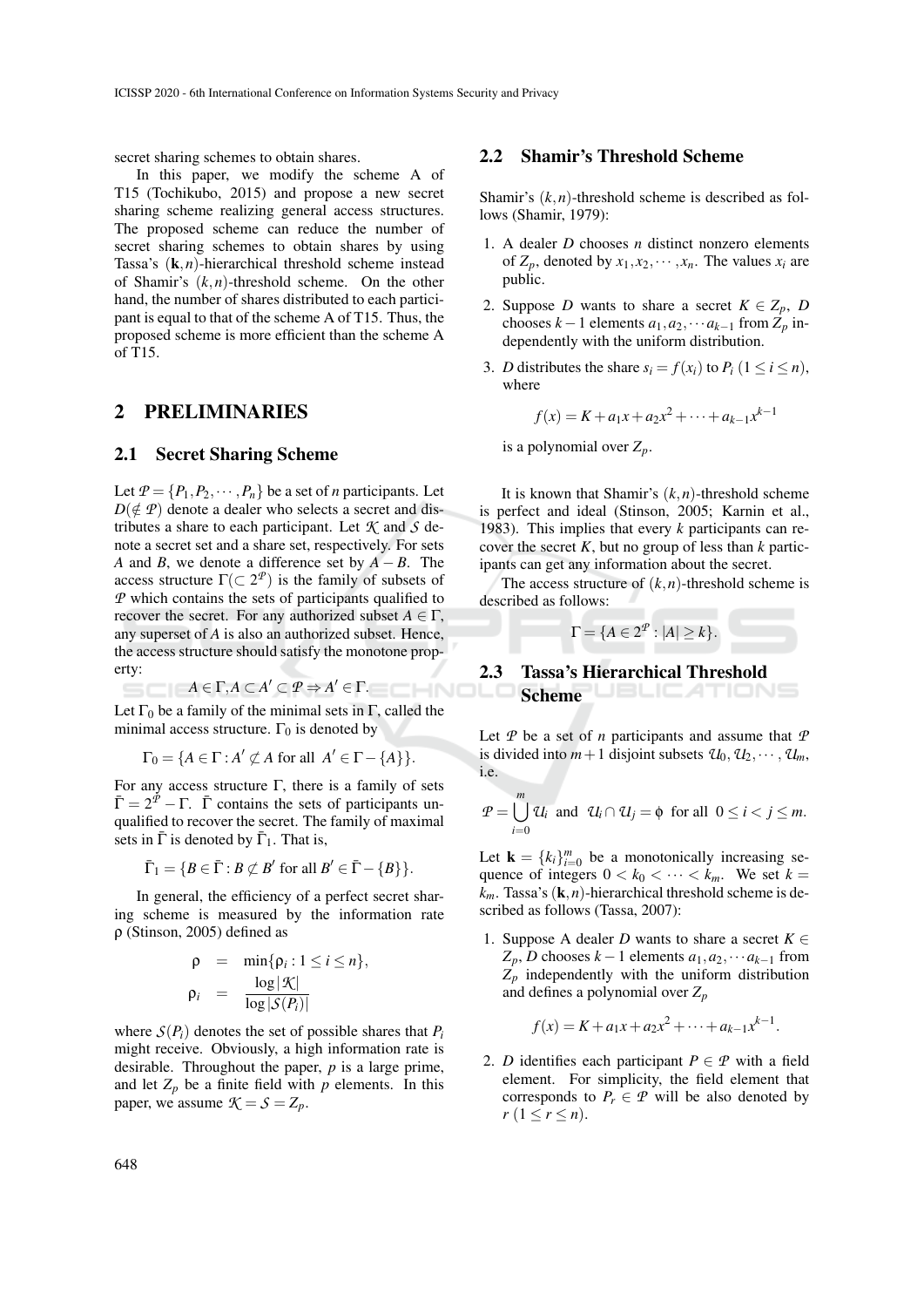3. *D* distributes the shares to all participants in the following manner: Each participant of *i* th level in the hierarchy  $P_r \in U_i$  receives the share  $f^{(k_{i-1})}(r)$ where  $f^{(k_{i-1})}(r)$  denotes the  $(k_{i-1})$  th derivative of  $f(x)$  at  $x = r$  and  $k_{-1} = 0$ .

The access structure of Tassa's (k,*n*)-hierarchical threshold scheme is described as follows:

$$
\Gamma = \left\{ \mathcal{V} \subset \mathcal{P} : \left| \mathcal{V} \cap \left( \bigcup_{j=0}^{i} \mathcal{U}_{j} \right) \right| \geq k_{i}, \right\}
$$

$$
\forall i \in \{0, 1, ..., m\} \right\}.
$$

It is known that Tassa's  $(k, n)$ -hierarchical threshold scheme is perfect and ideal (Tassa, 2007).

*Example 1:* Let  $\mathbf{k} = (k_0, k_1, k_2) = (1, 3, 4), P =$ {*P*1,*P*2,*P*3,*P*4,*P*5,*P*6} and

$$
\begin{array}{rcl}\nU_0 & = & \{P_1\}, \\
U_1 & = & \{P_2, P_3, P_4\}, \\
U_2 & = & \{P_5, P_6\}.\n\end{array}
$$

In this case, the access structure  $\Gamma$  and the minimal access structure  $\Gamma_0$  of Tassa's  $((1,3,4),6)$ -hierarchical threshold scheme are described by

$$
\Gamma = \left\{ \mathcal{V} \subset \mathcal{P} : \left| \mathcal{V} \cap \left( \bigcup_{j=0}^{i} \mathcal{U}_j \right) \right| \geq k_i, \forall i \in \{0, 1, 2\} \right\}
$$

and

$$
\Gamma_0 = \{ \{P_1, P_2, P_3, P_4\}, \{P_1, P_2, P_3, P_5\}, \{P_1, P_2, P_3, P_6\}, \{P_1, P_2, P_4, P_5\}, \{P_1, P_2, P_4, P_6\}, \{P_1, P_3, P_4, P_5\}, \{P_1, P_3, P_4, P_6\} \},
$$

respectively. Here, we shall realize this access structure by Tassa's scheme.

1. *D* selects a random polynomial

$$
f(x) = K + a_1x + a_2x^2 + a_3x^3.
$$

- 2. *D* distributes the share  $s_1 = f(1)$  to  $P_1$ .
- 3. *D* distributes the share  $s_r = f'(r)$  to  $P_r$  (2  $\le r \le 4$ ), where

$$
f'(x) = a_1 + 2a_2x + 3a_3x^2.
$$

4. *D* distributes the share  $s_r = f^{(3)}(r)$  to  $P_r$  (5  $\le r \le$ 6), where

$$
f^{(3)}(x) = 6a_3.
$$

Tassa's  $(k, n)$ -hierarchical threshold scheme can realize more general access structures than that of a threshold scheme. If  $i = 0$ , then Tassa's  $(k, n)$ hierarchical threshold scheme coincides Shamir's  $(k, n)$ -threshold scheme.

### 2.4 Secret Sharing Schemes based on Authorized Subsets

For  $P = \{P_1, P_2, \dots, P_n\}$ ,  $K \in \mathcal{K}$  and  $\Gamma$ , Benaloh and Leichter's scheme is described as follows (Benaloh and Leichter, 1990):

- 1. Let  $\Gamma_0 = \{A_1, A_2, \dots, A_m\}$ . For  $A_i \in \Gamma_0$ , compute  $|A_i|$  shares  $s_{i,1}, s_{i,2}, \dots, s_{i,|A_i|}$  by using an  $(|A_i|, |A_i|)$ -threshold scheme with *K* as a secret independently for  $1 \le i \le m$ .
- 2. One distinct share from  $s_{i,1}, s_{i,2}, \cdots, s_{i,|A_i|}$  is assigned to each  $P \in A_i$  ( $1 \le i \le m$ ).

*Example 2:* For  $P = \{P_1, P_2, P_3, P_4, P_5, P_6\}$ , consider the following access structure

$$
\Gamma_0 = \{A_1, A_2, \cdots, A_6\}
$$

where

$$
A_1 = \{P_1, P_2, P_5, P_6\},
$$
  
\n
$$
A_2 = \{P_2, P_3, P_5, P_6\},
$$
  
\n
$$
A_3 = \{P_2, P_4, P_5, P_6\},
$$
  
\n
$$
A_4 = \{P_3, P_4, P_5, P_6\},
$$
  
\n
$$
A_5 = \{P_1, P_2, P_3, P_4, P_5\},
$$
  
\n
$$
A_6 = \{P_1, P_2, P_3, P_4, P_6\}.
$$

We shall realize this access structure by Benaloh and Leichter's scheme. In this case, shares are distributed as follows: PUBLICATIONS

$$
P_1: s_{1,1}, s_{5,1}, s_{6,1}
$$
  
\n
$$
P_2: s_{1,2}, s_{2,1}, s_{3,1}, s_{5,2}, s_{6,2}
$$
  
\n
$$
P_3: s_{2,2}, s_{4,1}, s_{5,3}, s_{6,3}
$$
  
\n
$$
P_4: s_{3,2}, s_{4,2}, s_{5,4}, s_{6,4}
$$
  
\n
$$
P_5: s_{1,3}, s_{2,3}, s_{3,3}, s_{4,3}, s_{5,5}
$$
  
\n
$$
P_6: s_{1,4}, s_{2,4}, s_{3,4}, s_{4,4}, s_{6,5}
$$

where  $s_{i,j}$  is computed by using Shamir's  $(|A_i|, |A_i|)$ -threshold scheme with *K* as a secret  $(1 \leq i \leq 6, 1 \leq j \leq |A_i|).$ 

For  $\mathcal{P} = \{P_1, P_2, \dots, P_n\}, Q(\subset \mathcal{P}), K \in \mathcal{K}$  and Γ, the scheme A of T15 is described as follows (Tochikubo, 2015):

- 1. Let  $\mathcal{A}' = \{C \subset Q : Q \cap A = C \text{ for some } A \in \Gamma_0\}$ and represent it as  $\mathcal{A}' = \{C'_1, C'_2, \cdots, C'_m\}.$
- 2. For  $C_i' \in \mathcal{A}'$ , let

$$
\mathcal{A}_i = \{ B \subset \mathcal{P} - \mathcal{Q} : B \cap C'_i = \emptyset
$$
  
and 
$$
B \cup C'_i = A \text{ for some } A \in \Gamma_0 \}
$$

and represent it as  $\mathcal{A}_i = \{C_{i1}, C_{i2}, \cdots, C_{i|\mathcal{A}_i|}\}.$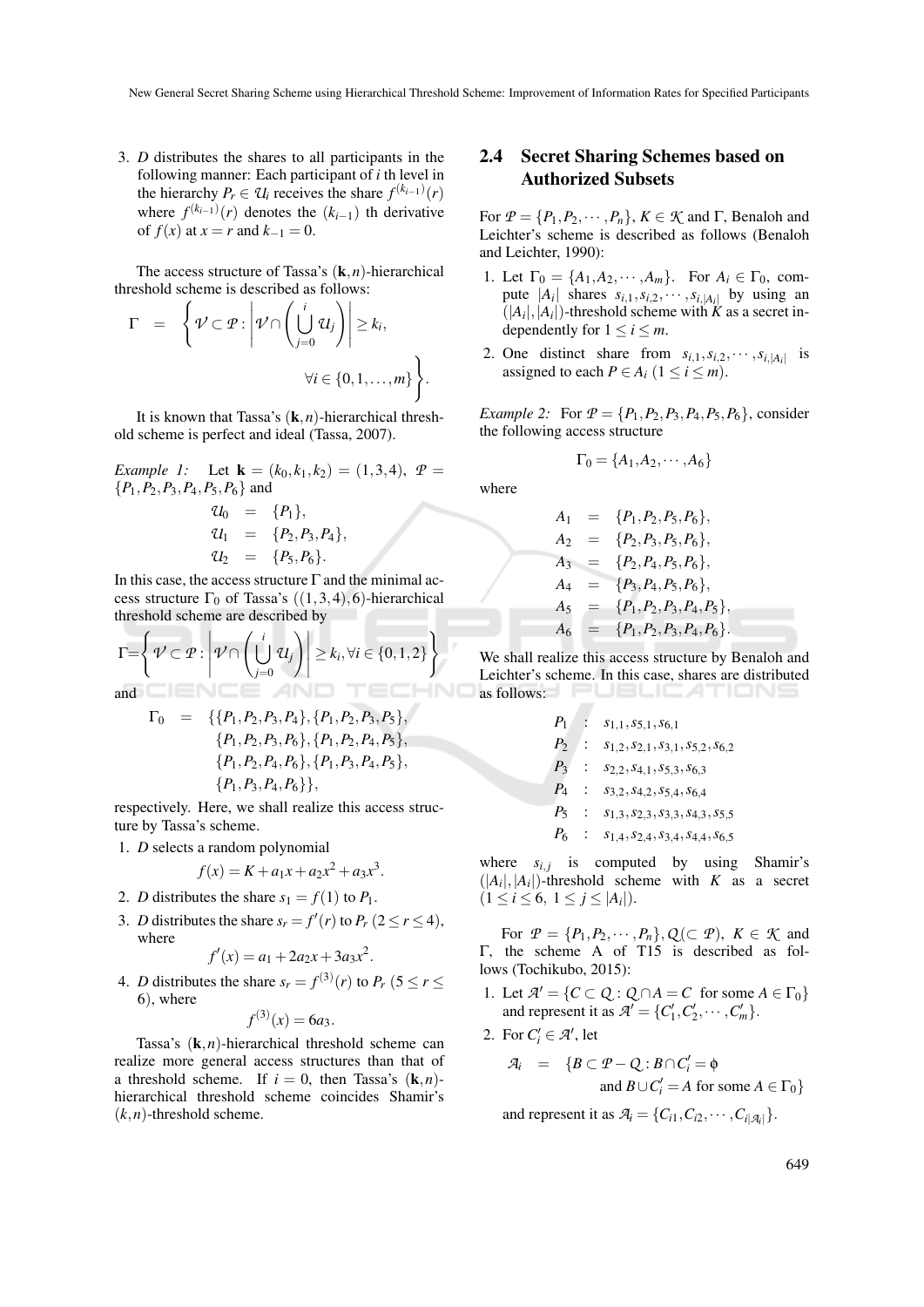- 3. For  $C_i' \in \mathcal{A}'$ ,
- (i) if  $C_i' = \phi$  then  $S_i = \{w_i\}$  and  $w_i = K$ ,
- (ii) if  $C'_i \neq \emptyset$  and  $\mathcal{A}_i = \{\emptyset\}$  then  $S_i = \{w'_i\}$  and  $w'_i =$ *K*,
- (iii) if  $C_i' \neq \emptyset$  and  $\mathcal{A}_i \neq \{\emptyset\}$  then compute 2 shares  $S_i = \{w_i, w'_i\}$  by using Shamir's (2, 2)-threshold scheme with *K* as a secret for  $1 \le i \le m$ .
- 4. For  $C_i' \in \mathcal{A}'$ , if  $C_i' = \phi$  then  $S_{1,i} = \phi$ , else compute  $|C_i'|$  shares

$$
S_{1,i} = \{s'_{i,1}, s'_{i,2}, \cdots, s'_{i,|C'_i|}\}
$$

by using Shamir's  $(|C'_i|, |C'_i|)$ -threshold scheme with  $w'_i$  as a secret for  $1 \le i \le m$ . One distinct share in  $S_{1,i}$  is assigned to each  $P \in C_i'$  ( $1 \le i \le m$ ).

5. For  $C_{ij} \in \mathcal{A}_i$ , if  $C_{ij} = \phi$  then  $S_{2,i,j} = \phi$ , else compute  $|C_i|$  shares

$$
S_{2,i,j} = \{s_{i,j,1}, s_{i,j,2}, \cdots, s_{i,j,|C_{ij}|}\}
$$

by using Shamir's  $(|C_{ij}|,|C_{ij}|)$ -threshold scheme with  $w_i$  as a secret for  $1 \le i \le m, 1 \le j \le |\mathcal{A}_i|$ . One distinct share in  $S_{2,i,j}$  is assigned to each *P* ∈ *C*<sub>*i*</sub> (1 ≤ *i* ≤ *m*, 1 ≤ *j* ≤ |*A*<sub>*i*</sub>|).

*Example 3:* Let  $Q = \{P_1, P_2\}$ . We shall realize the access structure of Example 2 by the scheme A of T15.  $NCE$ AND HNOLOG

• Since  $Q = \{P_1, P_2\}$ ,  $\mathcal{A}'$  is defined by

$$
\mathcal{A}'=\{C'_1,C'_2,C'_3\}
$$

where

$$
C'_1 = \{P_1, P_2\}, C'_2 = \{P_2\}, C'_3 = \phi.
$$

•  $A_1$ ,  $A_2$  and  $A_3$  are defined by

$$
\mathcal{A}_1 = \{ \{P_5, P_6\}, \{P_3, P_4, P_5\}, \{P_3, P_4, P_6\} \},
$$
  

$$
\mathcal{A}_2 = \{ \{P_3, P_5, P_6\}, \{P_4, P_5, P_6\} \},
$$

- $\mathcal{A}_3 = \{ \{P_3, P_4, P_5, P_6 \} \}.$
- For  $C_1', C_2' \in \mathcal{A}'$ , compute 2 shares

$$
S_1 = \{w_1, w'_1\},
$$
  
\n
$$
S_2 = \{w_2, w'_2\}
$$

by using Shamir's (2,2)-threshold scheme with *K* as a secret. Since  $C'_3 = \phi$ , we set

$$
S_3 = \{w_3\} \text{ and } w_3 = K.
$$

• For  $C_1', C_2' \in \mathcal{A}'$ , compute  $|C_i'|$  shares

$$
S_{1,1} = \{s'_{1,1}, s'_{1,2}\},
$$
  

$$
S_{1,2} = \{s'_{2,1}\}\
$$

by using  $(|C'_i|, |C'_i|)$ -threshold scheme with  $w'_i$  as a secret independently for  $1 \le i \le 2$ . Since  $C'_3 = \emptyset$ , we set

$$
S_{1,3}=\phi.
$$

• For  $C_{ij} \in \mathcal{A}_i$ , compute  $|C_{ij}|$  shares

$$
S_{2,1,1} = \{s_{1,1,1}, s_{1,1,2}\},
$$
  
\n
$$
S_{2,1,2} = \{s_{1,2,1}, s_{1,2,2}, s_{1,2,3}\},
$$
  
\n
$$
S_{2,1,3} = \{s_{1,3,1}, s_{1,3,2}, s_{1,3,3}\},
$$
  
\n
$$
S_{2,2,1} = \{s_{2,1,1}, s_{2,1,2}, s_{2,1,3}\},
$$
  
\n
$$
S_{2,2,2} = \{s_{2,2,1}, s_{2,2,2}, s_{2,2,3}\},
$$
  
\n
$$
S_{2,3,1} = \{s_{3,1,1}, s_{3,1,2}, s_{3,1,3}, s_{3,1,4}\}
$$

by using Shamir's  $(|C_{ij}|,|C_{ij}|)$ -threshold scheme with  $w_i$  as a secret independently for  $1 \le i \le 3, 1 \le j$  $j \leq |\mathcal{A}_i|.$ 

• In this case, shares are distributed as follows:

$$
P_1 : s'_{1,1}
$$
  
\n
$$
P_2 : s'_{1,2}, s'_{2,1}
$$
  
\n
$$
P_3 : s_{1,2,1}, s_{1,3,1}, s_{2,1,1}, s_{3,1,1}
$$
  
\n
$$
P_4 : s_{1,2,2}, s_{1,3,2}, s_{2,2,1}, s_{3,1,2}
$$
  
\n
$$
P_5 : s_{1,1,1}, s_{1,2,3}, s_{2,1,2}, s_{2,2,2}, s_{3,1,3}
$$
  
\n
$$
P_6 : s_{1,1,2}, s_{1,3,3}, s_{2,1,3}, s_{2,2,3}, s_{3,1,4}.
$$

Benaloh and Leichter's scheme needs shares for each minimal authorized subset. On the other hand, the scheme A of T15 can reduce the number of shares distributed to each participant  $P \in Q(\subset \mathcal{P})$ .

#### 3 PROPOSED SCHEME

Here, we propose a new secret sharing scheme realizing general access structures. In the proposed scheme, we can select a subset of participants  $Q$  (⊂ *P*) without restrictions. The proposed scheme can reduce the number of shares distributed to  $P \in Q$ . by dividing  $\Gamma_0$  into  $A_1, A_2, \cdots, A_m$  according to the subsets of *Q* in the same way as the scheme A of T15. The proposed scheme can reduce the number of secret sharing schemes to obtain shares by using Tassa's  $(k, n)$ -hierarchical threshold scheme instead of Shamir's (*k*,*n*)-threshold scheme. On the other hand, the number of shares distributed to each participant is equal to that of the scheme A of T15.

For  $P = \{P_1, P_2, \dots, P_n\}, Q \subset P$ ,  $K \in \mathcal{K}$  and  $\Gamma$ , the proposed scheme is described as follows: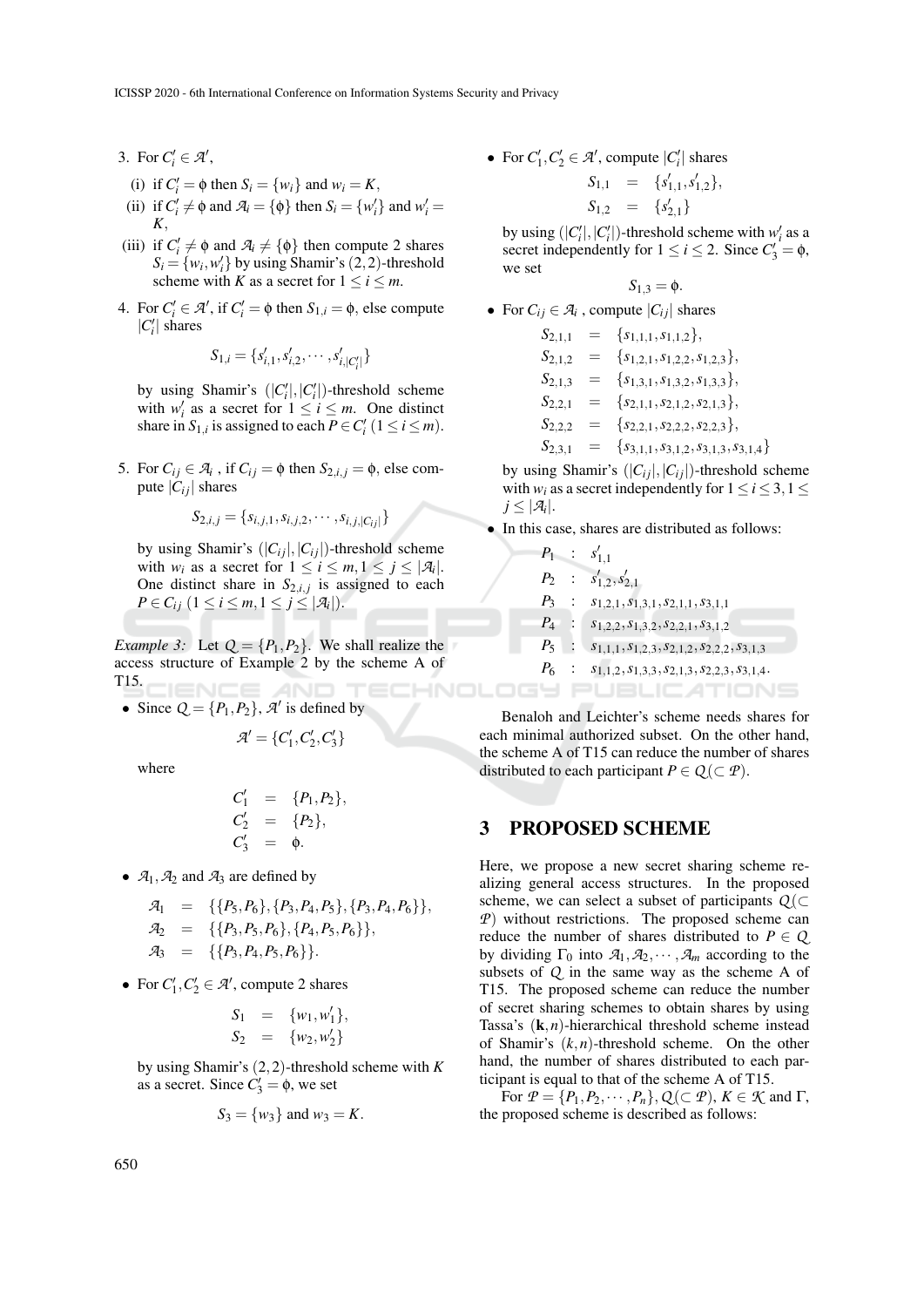- 1. Let  $\mathcal{A}' = \{C \subset Q : Q \cap A = C \text{ for some } A \in \Gamma_0\}$ and represent it as  $\mathcal{A}' = \{C'_1, C'_2, \cdots, C'_m\}.$
- 2. For  $C_i' \in \mathcal{A}'$ , let

$$
\mathcal{A}_i = \{ B \subset \mathcal{P} - \mathcal{Q} : B \cap C'_i = \emptyset
$$
  
and 
$$
B \cup C'_i = A \text{ for some } A \in \Gamma_0 \}
$$

and represent it as  $\mathcal{A}_i = \{C_{i1}, C_{i2}, \cdots, C_{i|\mathcal{A}_i|}\}.$ 

- 3. For  $C_i' \in \mathcal{A}'$ ,
	- (i) if  $C_i' = \phi$  then set

$$
S_{1,i} = \phi, S_{2,i} = \{s'_{i,1}, s'_{i,2}, \cdots, s'_{i,|\mathcal{A}_i|}\}
$$

where  $s'_{i,j} = K(1 \le j \le |\mathcal{A}_i|),$ 

(ii) if  $C'_i \neq \emptyset$  and  $\mathcal{A}_i = {\emptyset}$  then compute  $|C'_i|$  shares

$$
S_{1,i} = \{s'_{i,1}, s'_{i,2}, \cdots, s'_{i,|C'_i|}\}
$$

by using Shamir's  $(|C'_i|, |C'_i|)$ -threshold scheme with  $K$  as a secret,

(iii) if  $C_i' \neq \emptyset$  and  $\mathcal{A}_i \neq \{\emptyset\}$  then by using Tassa's  $((|C_i'|, |C_i'|+1), |C_i'|+|A_i|)$ -hierarchical threshold scheme with *K* as a secret, compute  $|C_i'|$  +  $|\mathcal{A}_i|$  shares

$$
S_{1,i} = \{s'_{i,|\mathcal{A}_i|+1}, \cdots, s'_{i,|\mathcal{A}_i|+|C'_i|}\},
$$
  

$$
S_{2,i} = \{s'_{i,1}, s'_{i,2}, \cdots, s'_{i,|\mathcal{A}_i|}\}\
$$

as follows:

$$
s'_{i,j} = \begin{cases} f(j) & (|\mathcal{A}_i|+1 \leq j \leq |\mathcal{A}_i|+|C'_i|) \\ f^{(|C'_i|)}(j) & (1 \leq j \leq |\mathcal{A}_i|). \end{cases}
$$

One distinct share in  $S_{1,i}$  is assigned to each *P* ∈ *C*<sup>*i*</sup></sup> (1 ≤ *i* ≤ *m*).

4. For  $C_{ij} \in \mathcal{A}_i$ , if  $C_{ij} = \phi$  then  $S_{2,i,j} = \phi$ , else compute  $|C_{ij}|$  shares

$$
S_{2,i,j} = \{s_{i,j,1}, s_{i,j,2}, \cdots, s_{i,j,|C_{ij}|\}
$$

by using Shamir's  $(|C_{ij}|,|C_{ij}|)$ -threshold scheme with  $s'_{i,j}$  as a secret for  $1 \leq i \leq m, 1 \leq j \leq |\mathcal{A}_i|$ . One distinct share in  $S_{2,i,j}$  is assigned to each *P* ∈ *C*<sub>*i*</sub> (1 ≤ *i* ≤ *m*, 1 ≤ *j* ≤ |*A*<sub>*i*</sub>|).

*Example 4:* Let  $Q = \{P_1, P_2\}$ . We shall realize the access structure of Example 2 by the proposed scheme.

• Since  $Q = \{P_1, P_2\}$ ,  $\mathcal{A}'$  is defined by  $\mathcal{A}' =$  $\{C_1', C_2', C_3'\}$  where

$$
C'_1 = \{P_1, P_2\},
$$
  
\n
$$
C'_2 = \{P_2\},
$$
  
\n
$$
C'_3 = \phi.
$$

•  $A_1$ ,  $A_2$  and  $A_3$  are defined by

$$
\mathcal{A}_1 = \{ \{P_5, P_6\}, \{P_3, P_4, P_5\}, \{P_3, P_4, P_6\} \},
$$
  
\n
$$
\mathcal{A}_2 = \{ \{P_3, P_5, P_6\}, \{P_4, P_5, P_6\} \},
$$
  
\n
$$
\mathcal{A}_3 = \{ \{P_3, P_4, P_5, P_6 \} \}.
$$

• For  $C_1', C_2' \in \mathcal{A}'$ , compute  $|C_i'| + |\mathcal{A}_i|$  shares

$$
S_{1,1} = \{s'_{1,4}, s'_{1,5}\},
$$
  
\n
$$
S_{1,2} = \{s'_{1,1}, s'_{1,2}, s'_{1,3}\},
$$
  
\n
$$
S_{2,1} = \{s'_{2,3}\},
$$
  
\n
$$
S_{2,2} = \{s'_{2,1}, s'_{2,2}\}
$$

by using Tassa's  $((|C'_i|, |C'_i| + 1), |C'_i| + |\mathcal{A}_i|)$ hierarchical threshold scheme with *K* as a secret  $(1 \le i \le 2)$ . Since  $C'_3 = \phi$ , we set  $S_{1,3} =$  $\phi$ ,  $S_{2,3} = \{s'_{3,1}\}\$  where  $s'_{3,1} = K$ 

• For  $C_{ij} \in \mathcal{A}_i$ , compute  $|C_{ij}|$  shares

$$
S_{2,1,1} = \{s_{1,1,1}, s_{1,1,2}\},
$$
  
\n
$$
S_{2,1,2} = \{s_{1,2,1}, s_{1,2,2}, s_{1,2,3}\},
$$
  
\n
$$
S_{2,1,3} = \{s_{1,3,1}, s_{1,3,2}, s_{1,3,3}\},
$$
  
\n
$$
S_{2,2,1} = \{s_{2,1,1}, s_{2,1,2}, s_{2,1,3}\},
$$
  
\n
$$
S_{2,2,2} = \{s_{2,2,1}, s_{2,2,2}, s_{2,2,3}\},
$$
  
\n
$$
S_{2,3,1} = \{s_{3,1,1}, s_{3,1,2}, s_{3,1,3}, s_{3,1,4}\}
$$

by using Shamir's  $(|C_{ij}|,|C_{ij}|)$ -threshold scheme with  $s'_{i,j}$  as a secret for  $1 \le i \le 3, 1 \le j \le |\mathcal{A}_i|$ .

• In this case, shares are distributed as follows:

$$
P_1 : s'_{1,4}
$$
  
\n
$$
P_2 : s'_{1,5}, s'_{2,3}
$$
  
\n
$$
P_3 : s_{1,2,1}, s_{1,3,1}, s_{2,1,1}, s_{3,1,1}
$$
  
\n
$$
P_4 : s_{1,2,2}, s_{1,3,2}, s_{2,2,1}, s_{3,1,2}
$$
  
\n
$$
P_5 : s_{1,1,1}, s_{1,2,3}, s_{2,1,2}, s_{2,2,2}, s_{3,1,3}
$$
  
\n
$$
P_6 : s_{1,1,2}, s_{1,3,3}, s_{2,1,3}, s_{2,2,3}, s_{3,1,4}
$$

The next theorem shows the proposed scheme is perfect.

**Theorem 1.** Let  $P = \{P_1, P_2, \dots, P_n\}$  be a set of n *participants. For any*  $Q(\subset P)$  *and any access structure* Γ(⊂ 2 *P* )*, distribute shares for a secret K by using the proposed scheme A. Then, for any subset*  $X \subset \mathcal{P}$ *,* 

 $(a)$   $X \in \Gamma \Rightarrow H(K|X) = 0$ , *(b)*  $X \notin \Gamma \Rightarrow H(K|X) = H(K)$ .

**Proof:** Let  $X_{S_{1,i}}$  and  $X_{S_{2,i,j}}$  denote the shares in  $S_{1,i}$ and *S*<sub>2,*i*,*j*</sub> assigned to *X*, respectively( $1 \le i \le m, 1 \le m$ *j* ≤ | $\mathcal{A}_i$ |). At first, we show  $H(K|X) = 0$  for any  $X \in$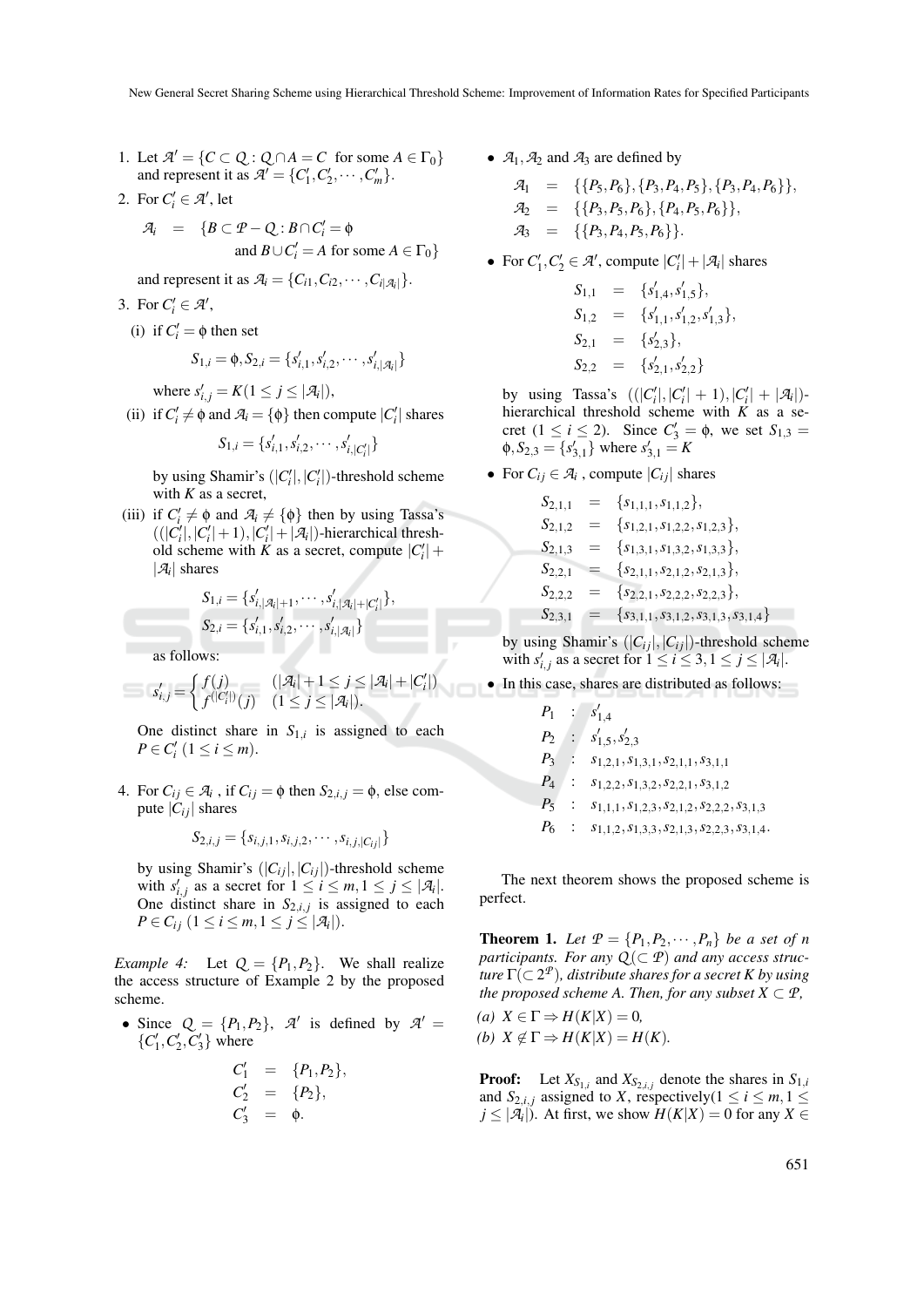Γ. From the property of the access structure and the definition of  $\mathcal{A}_1, \dots, \mathcal{A}_m$  and  $\mathcal{A}'$ , there exists  $A \in \Gamma_0$ such that

$$
C_i'\cup C_{ij}=A\subset X.
$$

In this case, we have

$$
|X_{S_{1,i}}| = |C'_i|
$$
 and  $|X_{S_{2,i,j}}| = |C_{ij}|$ .

Since  $s_{i,j,1}, s_{i,j,2}, \cdots, s_{i,j,|C_{ij}|}$  are shares computed by Shamir's  $(|C_{ij}|, |C_{ij}|)$ -threshold scheme with  $s'_{i,j}$  as a secret, *X* can recover  $s'_{i,j}$  if  $C_{ij} \neq \emptyset$ . From the definition of  $S_{1,i}$ ,  $S_{2,i}$  and  $S_{2,i,j}$ , we immediately obtain

$$
H(K|X)
$$
  
=  $H(K|X_{S_{1,1}},\cdots,X_{S_{1,m}},X_{S_{2,1,1}},\cdots,X_{S_{2,m,|\mathcal{A}_m|}})$   
 $\leq H(K|X_{S_{1,i}},X_{S_{2,i,j}})$   
= 0.

Since  $H(K|X) > 0$  is obvious, we have  $H(K|X) = 0$ for any  $X \in \Gamma$ .

Next we show  $H(K|X) = H(K)$  for any  $X \notin \Gamma$ . From the property of the access structure and the definition of  $\mathcal{A}_i, \dots, \mathcal{A}_m$  and  $\mathcal{A}'$ , for any  $A_i \in \Gamma_0$ , we have

$$
C_i' \not\subset X \text{ or } C_{ij} \not\subset X \ (1 \leq j \leq |\mathcal{A}_i|).
$$

This implies

$$
H(K|X_{S_{1,i}},X_{S_{2,i,j}}) = H(K).
$$

for  $1 \leq i \leq m, 1 \leq j \leq |\mathcal{A}_i|$ . From the definition of  $S_{1,i}$ ,  $S_{2,i}$  and  $S_{2,i,j}$ , we have

$$
H(K|X_{S_{1,i}},X_{S_{2,i,1}},\cdots,X_{S_{2,i,|\mathcal{A}_i|}})=H(K)
$$

for  $1 \le i \le m$ . This implies

$$
H(X_{S_{1,i}}, X_{S_{2,i,1}}, \cdots, X_{S_{2,i,|\mathcal{A}_i|}}|K)
$$
  
=  $H(X_{S_{1,i}}, X_{S_{2,i,1}}, \cdots, X_{S_{2,i,|\mathcal{A}_i|}}).$  (1)

TECHNO

In order to show  $H(K|X) = H(K)$ , we expand  $H(K|X)$  as follows:

$$
H(K|X)
$$
  
=  $H(K|X_{S_{1,1}}, \cdots, X_{S_{1,m}}, X_{S_{2,1,1}}, \cdots, X_{S_{2,m,|\mathcal{A}_m|}})$   
=  $H(K)$   
+ $H(X_{S_{1,1}}, \cdots, X_{S_{1,m}}, X_{S_{2,1,1}}, \cdots, X_{S_{2,m,|\mathcal{A}_m|}}|K)$   
- $H(X_{S_{1,1}}, \cdots, X_{S_{1,m}}, X_{S_{2,1,1}}, \cdots, X_{S_{2,m,|\mathcal{A}_m|}}).$  (2)

From the chain rule for entropy, we have

$$
H(X_{S_{1,1}},\cdots,X_{S_{1,m}},X_{S_{2,1,1}},\cdots,X_{S_{2,m,|\mathcal{A}_m|}}|K)
$$
\n
$$
= \sum_{t=1}^{m} H(X_{S_{1,t}},X_{S_{2,t,1}},\cdots,X_{S_{2,t,|\mathcal{A}_t|}}|K,X_{S_{1,1}},\cdots
$$
\n
$$
\cdots,X_{S_{1,t-1}},X_{S_{2,1,1}},\cdots,X_{S_{2,t-1,|\mathcal{A}_{t-1}|}})
$$
\n
$$
\stackrel{(*)}{=} \sum_{t=1}^{m} H(X_{S_{1,t}},X_{S_{2,t,1}},\cdots,X_{S_{2,t,|\mathcal{A}_t|}}|K)
$$
\n
$$
= \sum_{t=1}^{m} H(X_{S_{1,t}},X_{S_{2,t,1}},\cdots,X_{S_{2,t,|\mathcal{A}_t|}}). \tag{3}
$$

Here,  $(*)$  comes from the fact that  $X_{S_{1,1}}, \dots, X_{S_{1,m}}$  and  $X_{S_{2,1,1}}, \cdots, X_{S_{2,m,|\mathcal{A}_m|}}$  are mutually independent and the last equality comes from (1). On the other hand, we have

$$
H(X_{S_{1,1}},\cdots,X_{S_{1,m}},X_{S_{2,1,1}},\cdots,X_{S_{2,m,|\mathcal{A}_m|}})
$$
\n
$$
= \sum_{t=1}^{m} H(X_{S_{1,t}},X_{S_{2,t,1}},\cdots,X_{S_{2,t,|\mathcal{A}_t|}}|X_{S_{1,1}},\cdots
$$
\n
$$
\cdots,X_{S_{1,t-1}},X_{S_{2,1,1}},\cdots,X_{S_{2,t-1,|\mathcal{A}_{t-1}|}})
$$
\n
$$
\leq \sum_{t=1}^{m} H(X_{S_{1,t}},X_{S_{2,t,1}},\cdots,X_{S_{2,t,|\mathcal{A}_t|}}). \tag{4}
$$

Substituting (3) and (4) into (2), we obtain  $H(K|X) \ge$  $H(K)$ . Since  $H(K|X) \leq H(K)$  is obvious, we have  $H(K|X) = H(K).$ 

# 4 EVALUATION OF THE **EFFICIENCY**

The number of shares distributed to  $P \in \mathcal{P}$  for the access structure of Example are described in Table 1.

Table 1: Comparison of the number of shares distributed to  $P \in \mathcal{P}$ .

|                 |  | $P_{2}$ |  |  |
|-----------------|--|---------|--|--|
| Scheme of BL88  |  |         |  |  |
| Scheme A of T15 |  |         |  |  |
| Proposed scheme |  |         |  |  |
|                 |  |         |  |  |

This result shows that the proposed scheme and the scheme A of T15 can reduce the numbers of shares distributed to  $P \in Q$ .

Let  $N(P)$  be the number of shares distributed to  $P \in \mathcal{P}$  by using the proposed scheme. Similarly, let  $N_{BL}(P)$  and  $N_{T15_A}(P)$  be the number of shares distributed to  $P \in \mathcal{P}$  by using Benaloh and Leichter's scheme and the scheme A of T15, respectively. The next theorem shows the number of shares distributed to each participant is equal to that of the scheme A of T15 in the proposed scheme and the proposed scheme is more efficient than Benaloh and Leichter's scheme and from the viewpoint of the number of shares distributed to each participant.

**Theorem 2.** *For any*  $P \in \mathcal{P}$ *, the number of shares distributed to P is evaluated as follows:*

$$
N(P) = \begin{cases} N_{BL}(P) - \sum_{i=1}^{m} |\{P\} \cap C'_i| (|\mathcal{A}_i| - 1) & (P \in Q) \\ N_{BL}(P) & (P \notin Q), \end{cases}
$$
  

$$
N(P) = N_{T15_A}(P) \quad (P \in \mathcal{P}).
$$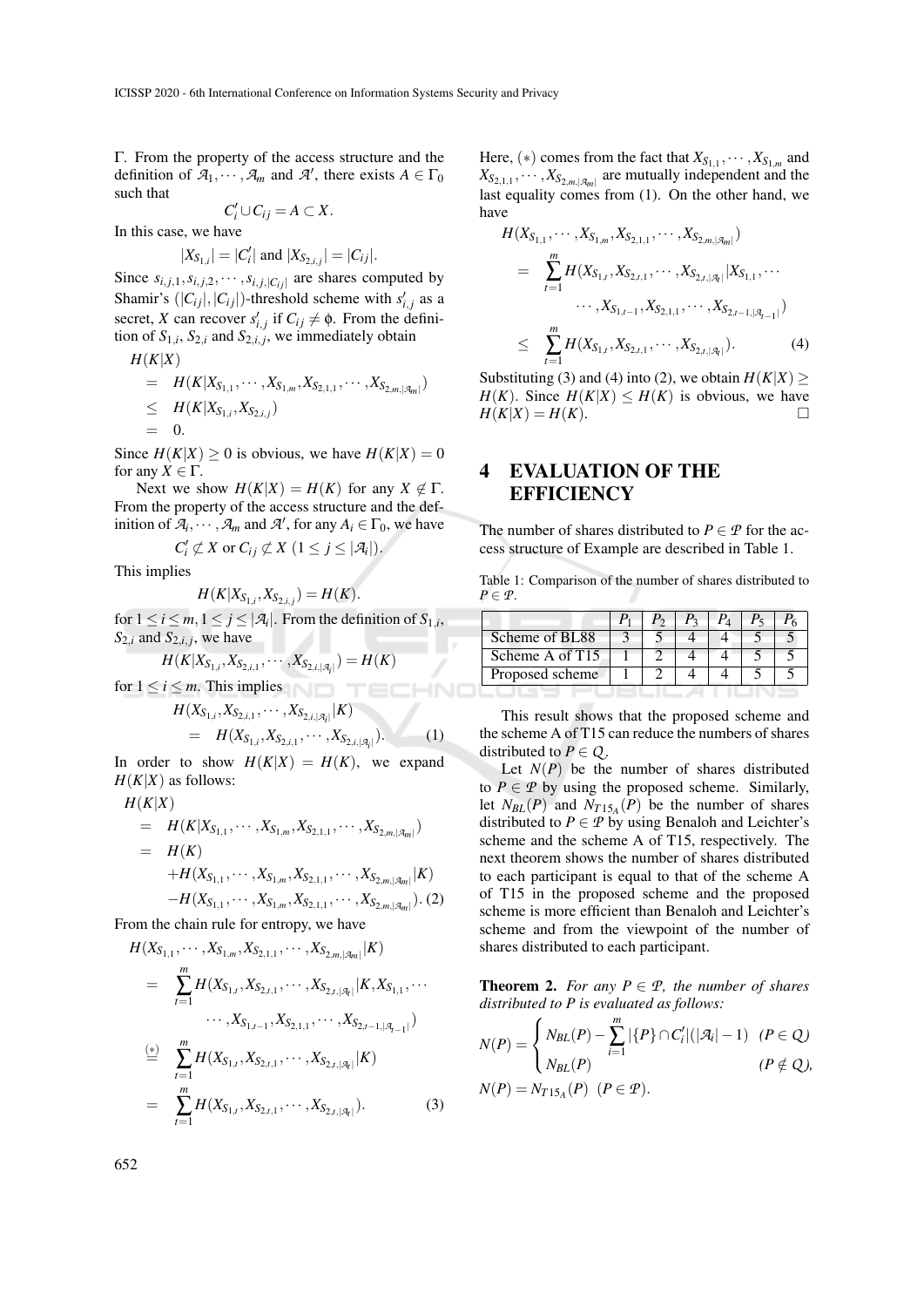**Proof:** From the definition of  $\mathcal{A}_1, \dots, \mathcal{A}_m$  and  $\mathcal{A}'$ ,  $N(P)$  and  $N_{T15_A}(P)$  are obtained by

$$
N(P) = N_{T15_A}(P) = |\{C' \in \mathcal{A}' : P \in C'\}|
$$
  
= 
$$
\sum_{i=1}^{m} |\{P\} \cap C'_i|
$$
 (5)

for  $P \in Q$ . On the other hand,  $N_{BL}(P)$  is obtained by

$$
N_{BL}(P) = |\{X \in \Gamma_0 : P \in X\}|. \tag{6}
$$

From the definition of  $\mathcal{A}_1, \dots, \mathcal{A}_m$  and  $\mathcal{A}'$ , we have

$$
\{X \in \Gamma_0 : P \in X\} = \bigcup_{i=1}^m \{C_i' \cup C : P \in C_i', C \in \mathcal{A}_i\} \tag{7}
$$

for  $P \in Q$ . From (6) and (7), we have

$$
N_{BL}(P) = \sum_{i=1}^{m} |\{C'_i \cup C : P \in C'_i, C \in \mathcal{A}_i\}|
$$
  
= 
$$
\sum_{i=1}^{m} |\{P\} \cap C'_i| \cdot |\mathcal{A}_i|
$$
 (8)

for  $P \in Q$ .

Similarly,  $N(P)$  and  $N_{T15_A}(P)$  are obtained by

$$
N(P) = N_{T15_A}(P) = \sum_{i=1}^{m} |\{C \in \mathcal{A}_i : P \in C\}| \tag{9}
$$

for  $P \notin Q$ . From the definition of  $\mathcal{A}_1, \dots, \mathcal{A}_m$  and  $\mathcal{A}'$ , we have

$$
\{X \in \Gamma_0 : P \in X\} = \bigcup_{i=1}^m \{C_i' \cup C : P \in C \in \mathcal{A}_i\} \quad (10)
$$

for  $P \notin Q$ . From (6) and (10), we have

$$
N_{BL}(P) = \sum_{i=1}^{m} |\{C'_i \cup C : P \in C \in \mathcal{A}_i\}|
$$
  
= 
$$
\sum_{i=1}^{m} |\{C \in \mathcal{A}_i : P \in C\}|
$$
(11)

for  $P \notin Q$ . Theorem 2 is easily obtained by (5), (8), (9) and (11).

Here, we evaluate the number of secret sharing schemes to obtain shares. Table 2 shows the number of secret sharing schemes to obtain shares for Example.

This result shows that the proposed scheme can reduce the number of secret sharing schemes to obtain shares. Actually, we can reduce  $|\mathcal{A}' - \{\phi\}|$  secret sharing schemes at most.

Let  $N'$  be the number of secret sharing schemes to obtain shares in the proposed scheme. Similarly, let  $N'_{BL}$  and  $N'_{T15_A}$  be the number of secret sharing schemes to obtain shares in Benaloh and Leichter's scheme and the scheme A of T15, respectively.

Table 2: Comparison of the number of secret sharing schemes.

|                 | Shamir's | Tassa's | total |
|-----------------|----------|---------|-------|
|                 | schemes  | schemes |       |
| Scheme of BL88  |          |         |       |
| Scheme A of T15 | ۱۸       |         |       |
| Proposed scheme |          |         |       |

The next theorem shows the proposed scheme is more efficient than the scheme A of T15 from the viewpoint of the number of secret sharing schemes to obtain shares.

Theorem 3. *The number of secret sharing schemes to obtain shares is evaluated as follows:*

$$
N'_{BL} = |\Gamma_0|,
$$
  
\n
$$
N'_{T15_A} \leq |\Gamma_0| + 2|\mathcal{A}' - {\phi}|,
$$
  
\n
$$
N' \leq |\Gamma_0| + |\mathcal{A}' - {\phi}|.
$$

Proof: Benaloh and Leichter's scheme uses secret sharing schemes for each minimal authorized subset  $A_i$  in  $\Gamma_0$ . Thus, we have

$$
N_{BL}^{\prime }=|\Gamma _{0}|.
$$

The scheme A of T15 uses secret sharing schemes for each  $C_i'$  in  $\mathcal{A}' - \{\phi\}$  to obtain  $S_i$  (1 ≤ *i* ≤ *m*),  $C_i'$  in  $\mathcal{A}'$  –  $\{\phi\}$  to obtain  $S_{1,i}$   $(1 \le i \le m)$  and  $C_{ij}$  in  $\mathcal{A}_i$  to obtain  $S_{2,i,j}$ ( $1 \le i \le m, 1 \le j \le |\mathcal{A}_i|$ ). The proposed scheme uses secret sharing schemes for each  $C_i'$  in  $\mathcal{A}' - \{\phi\}$ to obtain  $S_{1,i}$  and  $S_{2,i}$  ( $1 \le i \le m$ ) and  $C_{ij}$  in  $\mathcal{A}_i - \{\phi\}$ to obtain  $S_{2,i,j}$   $(1 \leq i \leq m, 1 \leq j \leq |\mathcal{A}_i|)$ .

On the other hand, from the definition of  $\mathcal{A}_1, \cdots, \mathcal{A}_m$  and  $\mathcal{A}'$ , we have

$$
\sum_{i=1}^m |\mathcal{A}_i| \leq |\Gamma_0|.
$$

Thus, we obtain

$$
N'_{T15_A} \leq |\Gamma_0| + 2|\mathcal{A}' - {\phi}\}|,
$$
  

$$
N' \leq |\Gamma_0| + |\mathcal{A}' - {\phi}\}|.
$$

# 5 CONCLUSION

We have proposed a new secret sharing scheme realizing general access structures. The proposed scheme can reduce the number of secret sharing schemes to obtain shares by using Tassa's (k,*n*)-hierarchical threshold scheme instead of Shamir's (*k*,*n*)-threshold scheme. On the other hand, the number of shares distributed to each participant is equal to that of the scheme A of T15.

 $\Box$